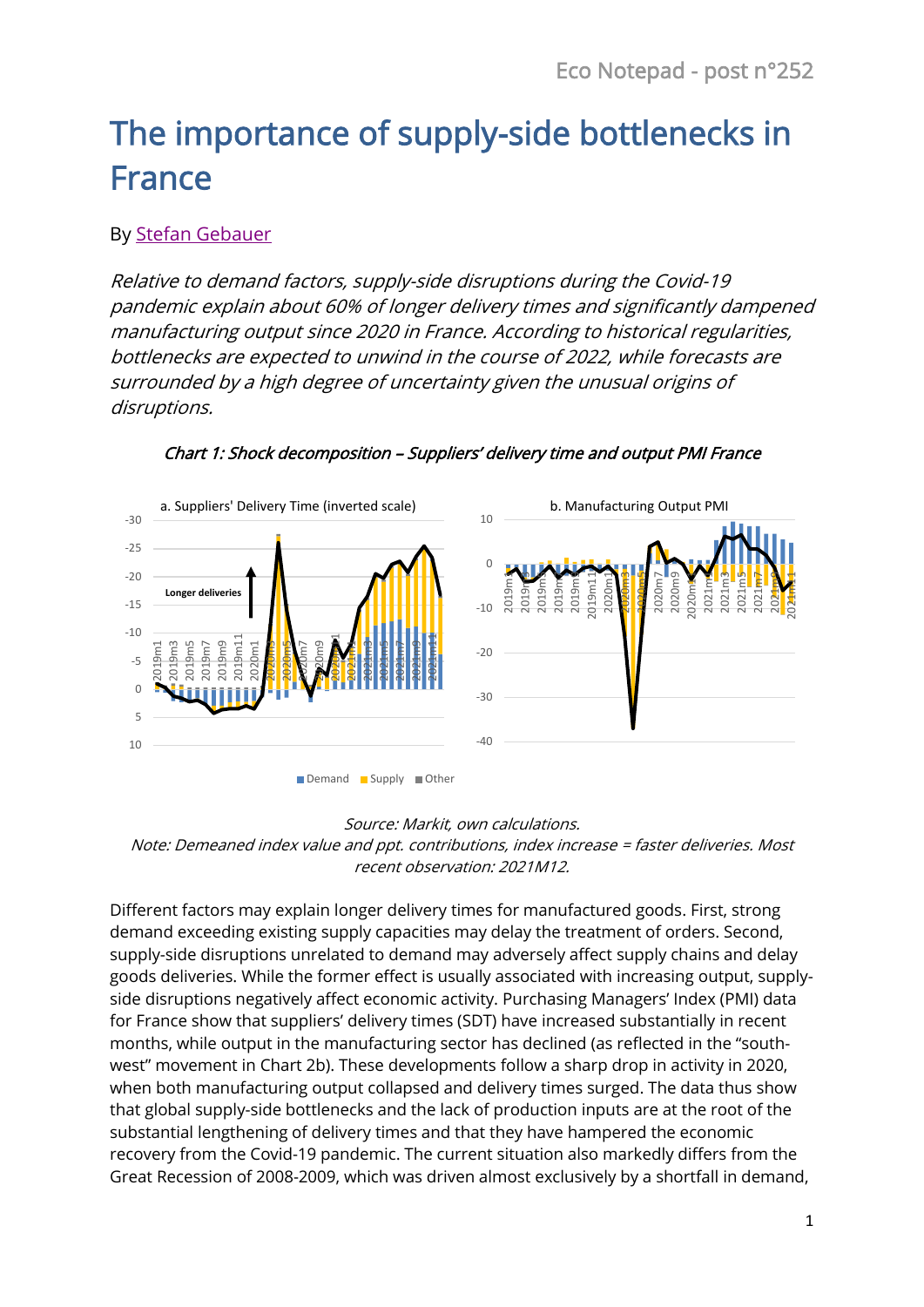i.e. a decline in both output and delivery times (depicted by a "south-east" movement in Chart 2a).



Chart 2: Manufacturing output and suppliers' delivery times

Source: Markit, own calculations.

Note: Demeaned index value, SDT index increase = faster deliveries. Blue: 2008(a)/2019(b), red: 2009(a)/2020(b), black: 2010(a)/2021(b). Last observation: 2021M12.

In order to assess the quantitative impact of supply bottlenecks, a structural Bayesian vector autoregression (VAR) model including both the SDT and manufacturing output indices is estimated for France. Statistical inference via sign restrictions is based on the notion that a negative demand shock is associated with a decline in both manufacturing output and delivery times - reflected in an *increase* in the SDT index - and that a supply shock is associated with a decline in output and a lengthening of deliveries - reflected in a *decline* in the SDT index. This set-up relates to similar work recently conducted by the [ECB](https://www.ecb.europa.eu/pub/economic-bulletin/focus/2022/html/ecb.ebbox202108_07~e6aad7d32f.en.html) at the euro area level.

## Supply bottlenecks have strongly impeded manufacturing output in recent months

Between January 2020 and December 2021, the cumulative contribution of supply shocks to the increase in delivery times amounted to 62%, compared to 36% on average for demand shocks (Chart 1a). This is in stark contrast with the period between 1999 and 2019, for which the cumulative contribution of supply shocks stood at 26% only. Results for France are comparable with previous estimates [by the ECB for the euro area](https://www.ecb.europa.eu/press/key/date/2021/html/ecb.sp211124~a0bb243dfe.en.html) indicating that roughly two-thirds of the lengthening of delivery times during Covid-19 can be attributed to supplyside disruptions. Finally, Chart 1a also shows that during the first lockdown in spring 2020 which resulted in a partial shutdown of activity in manufacturing, transportation, and service sectors in France - mainly supply shocks made a negative contribution to output PMI and a lengthening of delivery times.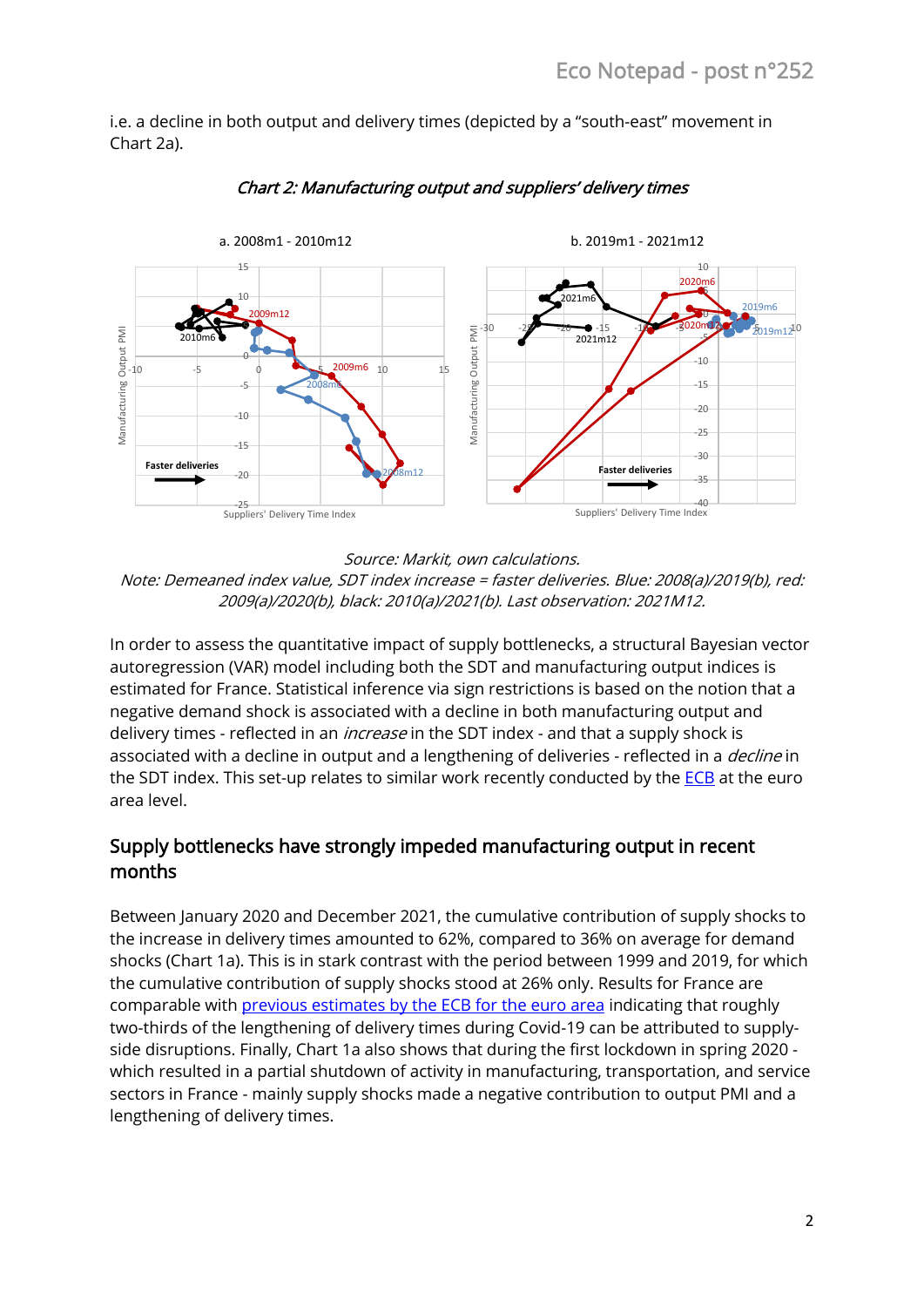Chart 1b highlights that supply bottlenecks made a negative contribution to manufacturing output, in particular since the end of 2020. Quantitatively, the absolute cumulative contribution of supply shocks has been large over the course of the pandemic (around 60% against 40% for demand shock contributions), especially in comparison to the pre-pandemic period when mainly demand shocks contributed to movements in output PMI (71% against 26% for supply shock contributions). Strikingly, amid a strengthening economic recovery, demand shock contributions to manufacturing output PMI were entirely positive over the course of 2021. However, large negative supply shock contributions related to an even stronger tightening of supply bottlenecks outweighed these positive demand contributions from September 2021 onward.

## Bottlenecks likely to further affect manufacturing output in early 2022

The abovementioned results show the strong impact of supply bottlenecks on delivery times and manufacturing output in recent months. Thus, depending on the pandemic situation, their unwinding will crucially determine the path of the global economic recovery. In order to assess the potential length of remaining bottlenecks in France, Chart 3 shows the unconditional forecasts of the Bayesian VAR for delivery times and manufacturing output PMIs.



Chart 3: Unconditional forecasts – SDT and output PMI France

Source: Markit, own calculations.

Note: Demeaned index value and ppt. contributions, index increase meaning faster deliveries. Last observation: 2021M12.

The model forecasts imply that, based on historical regularities, the adverse effects of supply bottlenecks on delivery times could largely unwind during the first half of 2022, and almost completely fade out by early 2023. In turn, less binding bottlenecks could lead to a recovery in manufacturing output, as shown by a projected gradual rebound of the output PMI index in 2022.

## Uncertainty about the exact magnitude and path of bottleneck shocks is high